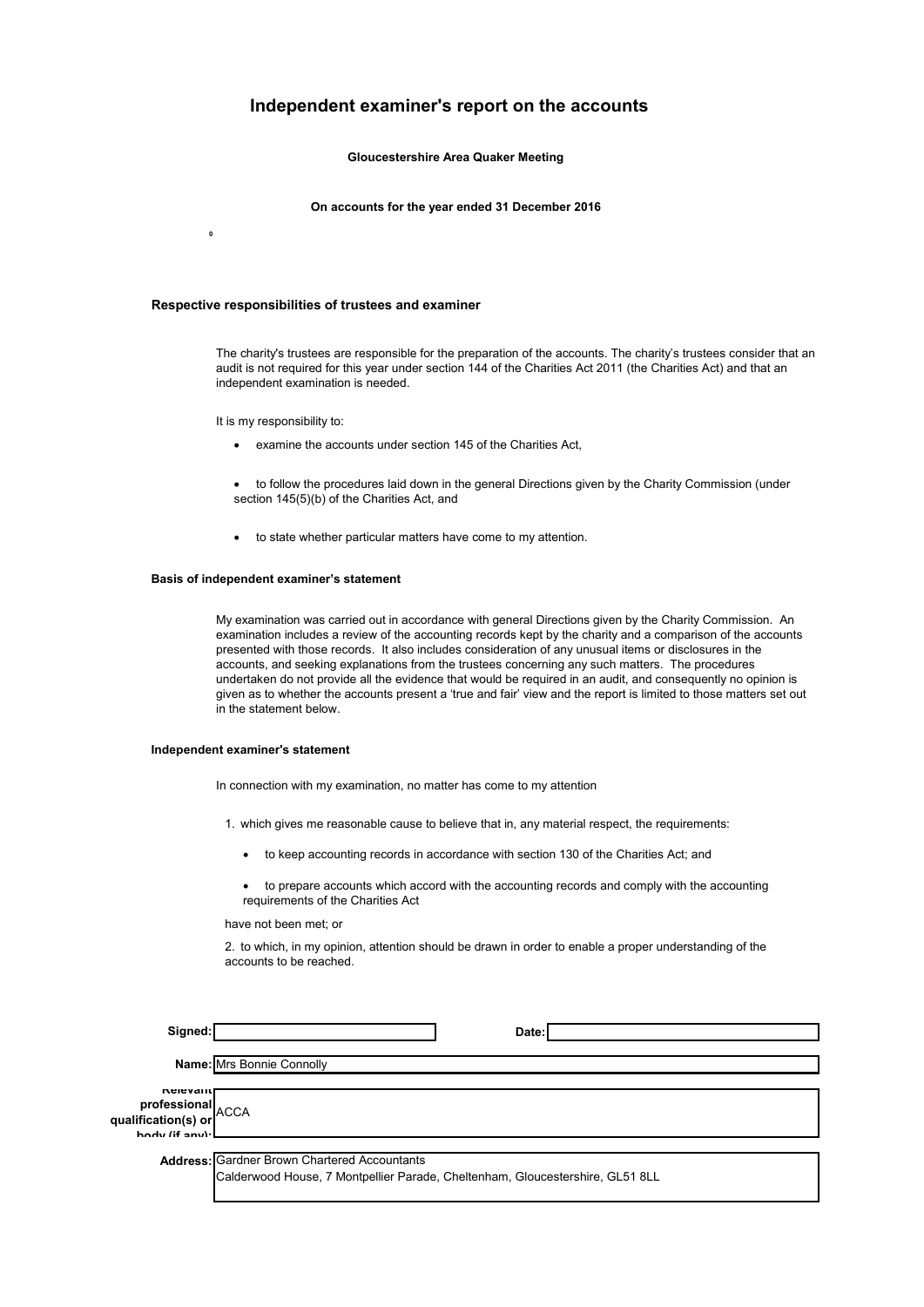### Statement of financial activities.

*for the year ended 31 December 2016*

|                                                                                                                             | <b>Notes</b> | General<br><b>Fund</b> | <b>Property</b><br><b>Fund</b> | <b>Bursary</b><br><b>Fund</b> | AM<br>Camp     | <b>LM</b><br><b>Account</b> | <b>Total</b><br><b>Funds</b> | <b>Total</b><br><b>Funds</b> |
|-----------------------------------------------------------------------------------------------------------------------------|--------------|------------------------|--------------------------------|-------------------------------|----------------|-----------------------------|------------------------------|------------------------------|
| <b>INCOMING RESOURCES</b>                                                                                                   |              |                        |                                |                               |                |                             | 2016                         | 2015                         |
| Donations and similar incoming resources                                                                                    | 2            |                        |                                |                               |                | 83,330                      | 83,330                       | 75,797                       |
| Legacies                                                                                                                    | 3            |                        |                                |                               |                | 21,149                      | 21,149                       | 53,106                       |
| Incoming resources from operating activities:                                                                               |              |                        |                                |                               |                |                             |                              |                              |
| Grants receivable                                                                                                           | 4            | 3,000                  |                                |                               |                |                             | 3,000                        |                              |
| Income from events and activities                                                                                           | 5            |                        | 11,192                         |                               | 1,445          | 81,895                      | 94,532                       | 105,704                      |
| Investment Income                                                                                                           | 6            | 1                      | 191                            | 1,741                         | 12             | 516                         | 2,460                        | 2.771                        |
| Other receipts                                                                                                              |              | 6                      | $\overline{a}$                 |                               |                |                             | 6                            | 5,967                        |
| <b>TOTAL INCOMING RESOURCES</b>                                                                                             |              | 3,007                  | 11,383                         | 1,741                         | 1,457          | 186,890                     | 204,477                      | 243,345                      |
| <b>RESOURCES EXPENDED</b><br><b>Cost of generating funds:</b><br>Fundraising and publicity<br><b>Charitable expenditure</b> | 7            |                        |                                |                               |                |                             |                              |                              |
| Costs in furtherance of charitable objects                                                                                  | 8            | 5,486                  | 24,759                         | 2,360                         | 1,901          | 102,687                     | 137,194                      | 189,563                      |
| Management and administration                                                                                               | 9            | 2,280                  |                                |                               | 6              |                             | 2,286                        | 2,987                        |
| <b>Governance Costs</b>                                                                                                     |              |                        |                                |                               |                | 10                          | 10                           | 13                           |
| <b>TOTAL RESOURCES EXPENDED</b>                                                                                             | 10           | 7,766                  | 24,759                         | 2,360                         | 1,907          | 102,697                     | 139,490                      | 192,563                      |
| <b>NET INCOME (OUTGOING) RESOURCES</b><br><b>FOR THE YEAR</b>                                                               | 11           | (4,760)                | (13, 376)                      | (619)                         | (451)          | 84,192                      | 64,987                       | 50,782                       |
| Transfer between funds                                                                                                      |              | 14,031                 | 33,044                         | 1,020                         | $\blacksquare$ | (48,095)                    | $\mathbf 0$                  | 1,000                        |
| OTHER RECOGNISED GAINS AND LOSSES                                                                                           |              |                        |                                |                               |                |                             |                              |                              |
| Realised gain on sale of investment<br>Unrealised gains/(losses) on investments                                             |              |                        |                                | 6,655                         |                | 4,157                       | 10,812                       | 5,607                        |
| <b>Net Movement in funds</b>                                                                                                |              | 9,271                  | 19,668                         | 7,056                         | (451)          | 40,255                      | 75,799                       | 55,389                       |
| Total funds brought forward                                                                                                 |              | 5,619                  | 58,947                         | 120,427                       | 4,911          | 291,849                     | 481,753                      | 426,364                      |
| <b>Total funds carried forward</b>                                                                                          |              | 14,890                 | 78,615                         | 127,483                       | 4,460          | 332,104                     | 557,552                      | 481,753                      |
|                                                                                                                             |              |                        |                                |                               |                |                             |                              |                              |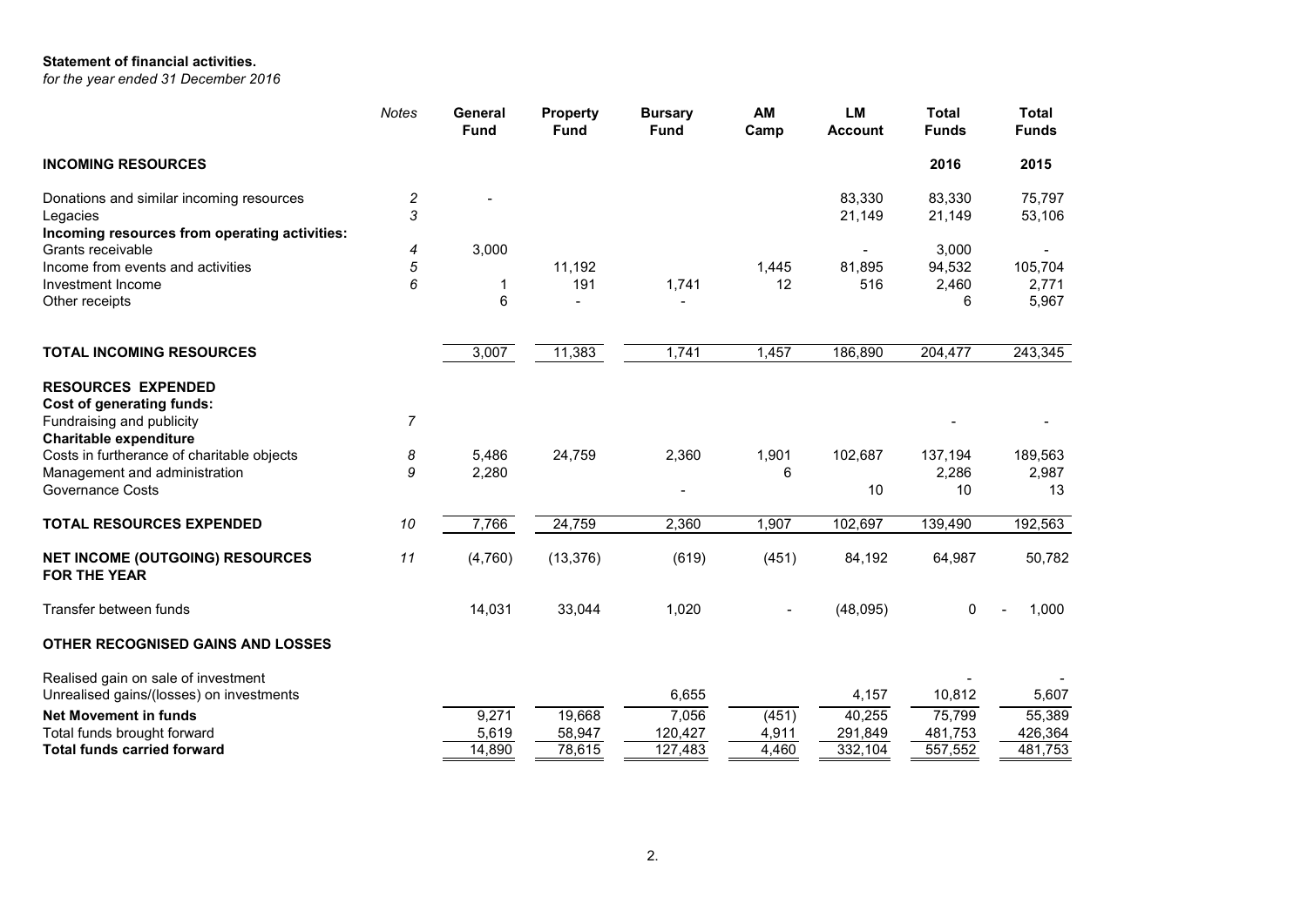### FINANCIAL STATEMENT YEAR ENDED 31 DECEMBER 2016

| <b>Balance Sheet</b><br>As at 31 December 2015 |              | 2016               |          | 2015               |          |
|------------------------------------------------|--------------|--------------------|----------|--------------------|----------|
|                                                | <b>Notes</b> |                    |          |                    |          |
| <b>FIXED ASSETS</b>                            |              |                    |          |                    |          |
| Tangible assets                                | 12           | 1,294              |          | 1,362              |          |
| Investments                                    | 13           | 150,658            | 151,952  | 139,847            | 141,209  |
| <b>CURRENT ASSETS</b>                          |              |                    |          |                    |          |
| <b>Debtors</b>                                 | 14           | 14,007             |          | 8,286              |          |
| Cash at bank and in hand                       |              | 401,370<br>415,376 |          | 345,797<br>354,083 |          |
| <b>CREDITORS:</b>                              |              |                    |          |                    |          |
| Amounts falling due within one year            | 15           | 9,776              |          | 13,539             |          |
| <b>NET CURRENT ASSETS</b>                      |              |                    | 405,600  |                    | 340,544  |
| TOTAL ASSETS LESS CURRENT LIABILITIES          |              |                    | £557,552 |                    | £481,753 |
| <b>FUNDS</b><br>Unrestricted:                  |              |                    |          |                    |          |
| <b>General Fund</b>                            |              | 14,890             |          | 5,619              |          |
| <b>Property Fund</b>                           |              | 78,615             |          | 58,947             |          |
| <b>Bursary Fund</b>                            |              | 127,483            |          | 120,427            |          |
| AM Camp                                        |              | 4,460              |          | 4,911              |          |
| <b>LM Accounts</b>                             |              | 332,104            |          | 291,849            |          |
|                                                |              |                    | £557,552 |                    | £481,753 |

These financial statements were approved by the members of the committee on and are signed on their behalf by:-

Sarah Eilbeck Treasurer

John Geale Assistant Treasurer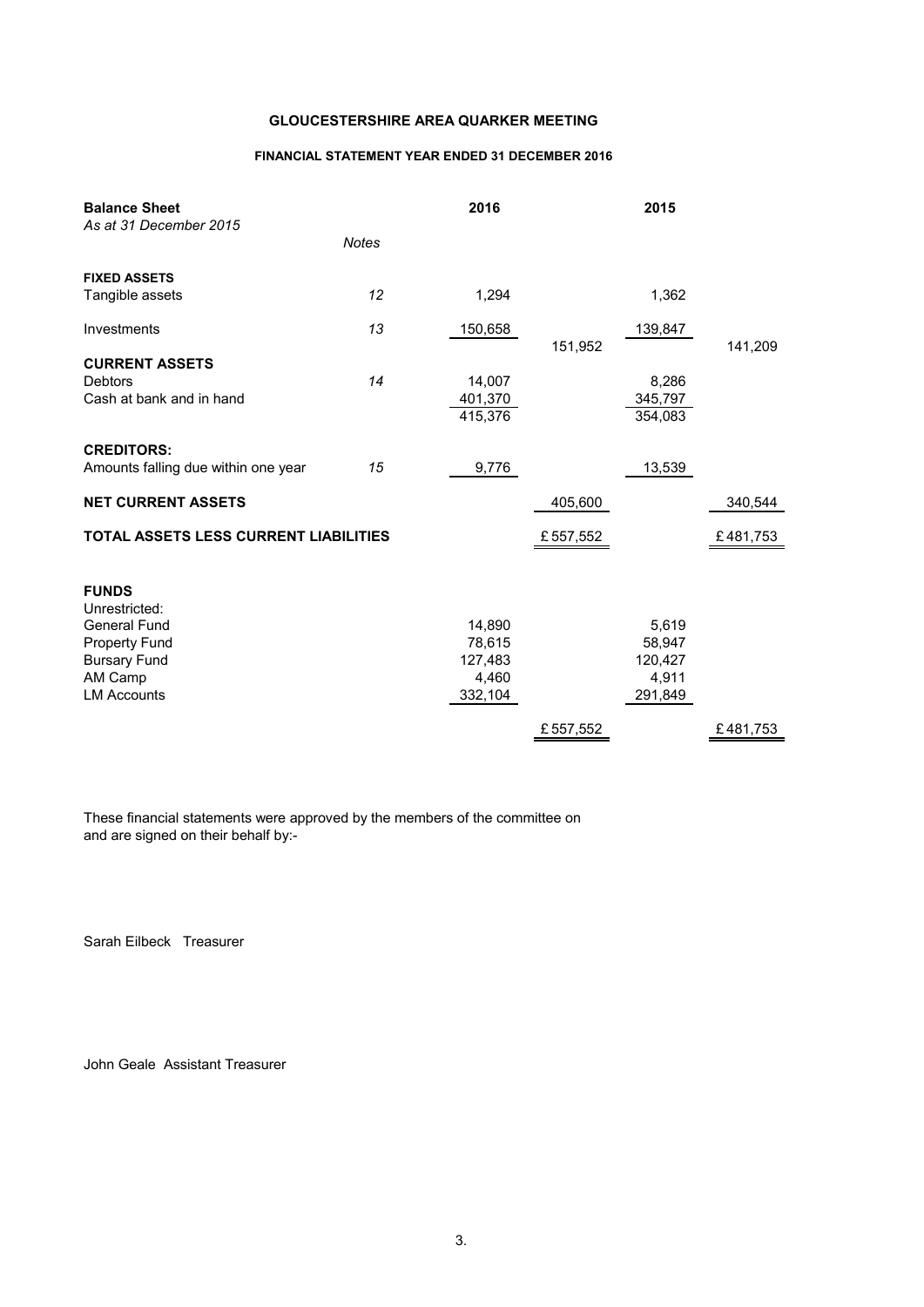# GLOUCESTERSHIRE AREA QUAKER MEETING FINANCIAL STATEMENT YEAR ENDED 31 DECEMBER 2016

# **Notes** *(forming part of the financial statements)*

#### 1 Accounting Policies

Basis of accounting

The financial statements have been prepared on the historical cost basis, as modified by the revaluation of certain financial assets and liabilities and investment properties measured at fair value through income or expenditure. These financial statements have been prepared in compliance with FRS 102, The Financial Reporting Standard applicable in the UK and the Republic of Ireland' the Statement of Recommended Practice applicable to charites preparing their accounts in accordance with the Financial Reporting Standard applicable in the UK and Republic of Ireland (FRS 102) (Charities SORP (FRS 102 )) AND THE Charities Act 2011.

#### Incoming resources

Collections are recognised when made.

Amounts receivable under covenant are recognised only when honoured by the covenanter. Income tax recoverable on covenanted or gift aid donations is recognised when claimable. Grants and Legacies are accounted for as soon as the AM is notified of its entitlement and the likely amount due.

### Outgoing resources

Outgoing resources are recognised in the period in which they are incurred. Outgoing resources are allocated to the type of activity to which they relate.

Grants are accounted for when payable.

#### Investments

Investments are stated at market value as at 31 December.

### Realised and unrealised gains or losses

Realised gains or losses are recognised when investments are sold. Unrealised gains or losses are accounted for on revaluation of investments as at 31 December.

#### Fixed assets

Freehold property is excluded from the accounts on the basis that the property is inalienable and historic, and that reliable cost information is not available. Expenditure on moveable fixtures and equipment is capitalised and written off over the estimated useful economic life.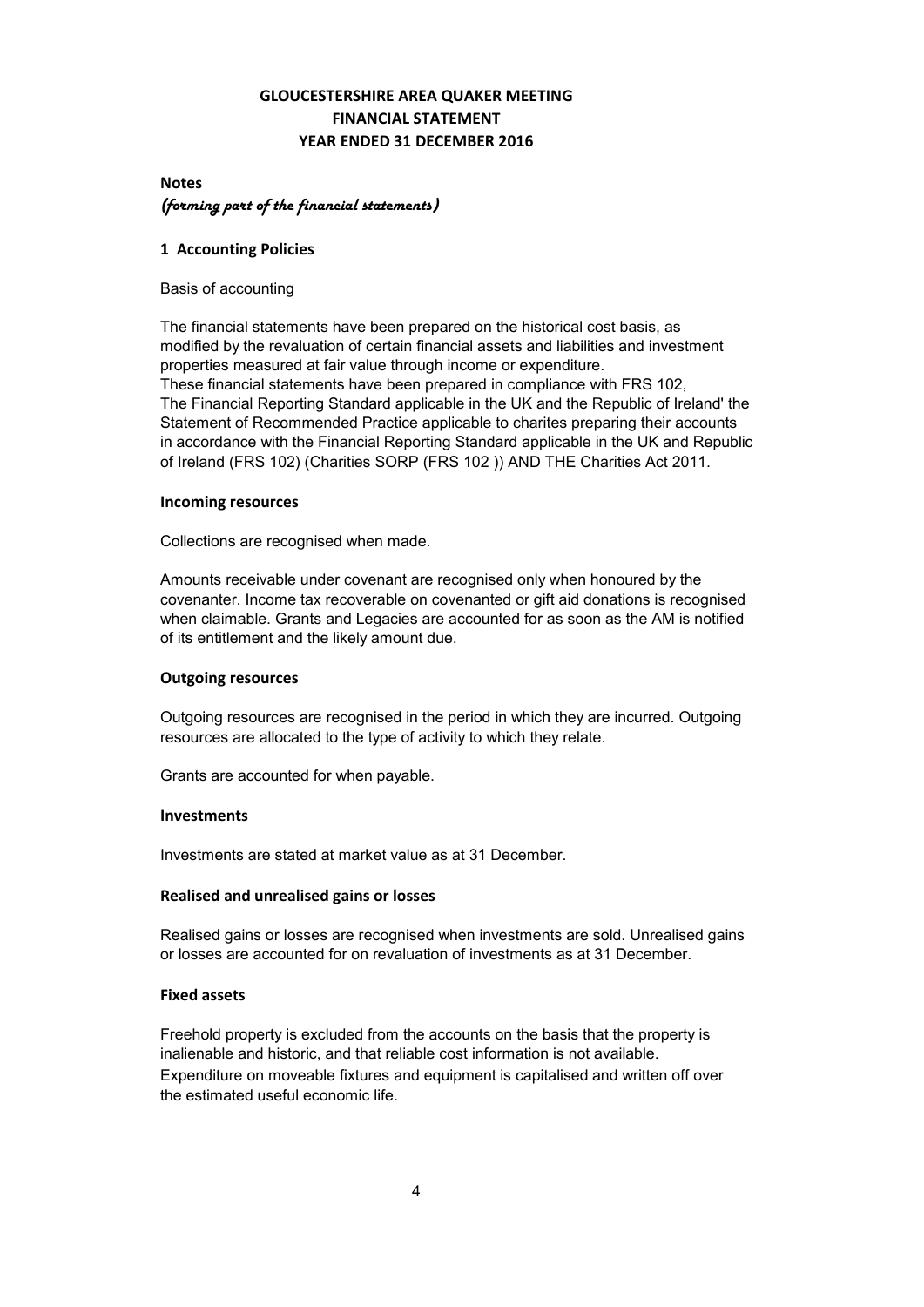# GLOUCESTERSHIRE AREA QUAKER MEETING FINANCIAL STATEMENT YEAR ENDED 31 DECEMBER 2016

### Notes (continued)

#### Depreciation

Depreciation is calculated so as to write off the cost of an asset, less its estimated residual value, over the useful economic life of that asset as follows:

Freehold property **Freehold** property

Furniture, equipment and books - 5% straight line

No depreciation is charged on freehold property, but any expenditure on maintenance is written off as incurred.

#### Funds

Unrestricted funds are donations and other incoming resources receivable or generated for the objects of the charity without further specified purpose and are available as general funds.

Designated funds are restricted funds earmarked by the Area Meeting for paticular purposes.

#### 2 DONATIONS AND SIMILAR INCOMING RESOURCES

|                                         | Unrestricted<br><b>Funds</b> | <b>Total Funds</b><br>2016<br><b>Funds</b> | <b>Total Funds</b><br>2015 |
|-----------------------------------------|------------------------------|--------------------------------------------|----------------------------|
|                                         | £                            | £                                          | £                          |
| Donations and<br>Income Tax recoverable | 83,330                       | 83,330                                     | 75,797                     |
| <b>3 LEGACIES</b>                       |                              |                                            |                            |
| Legacies                                | 21,149                       | 21,149                                     | 53,106                     |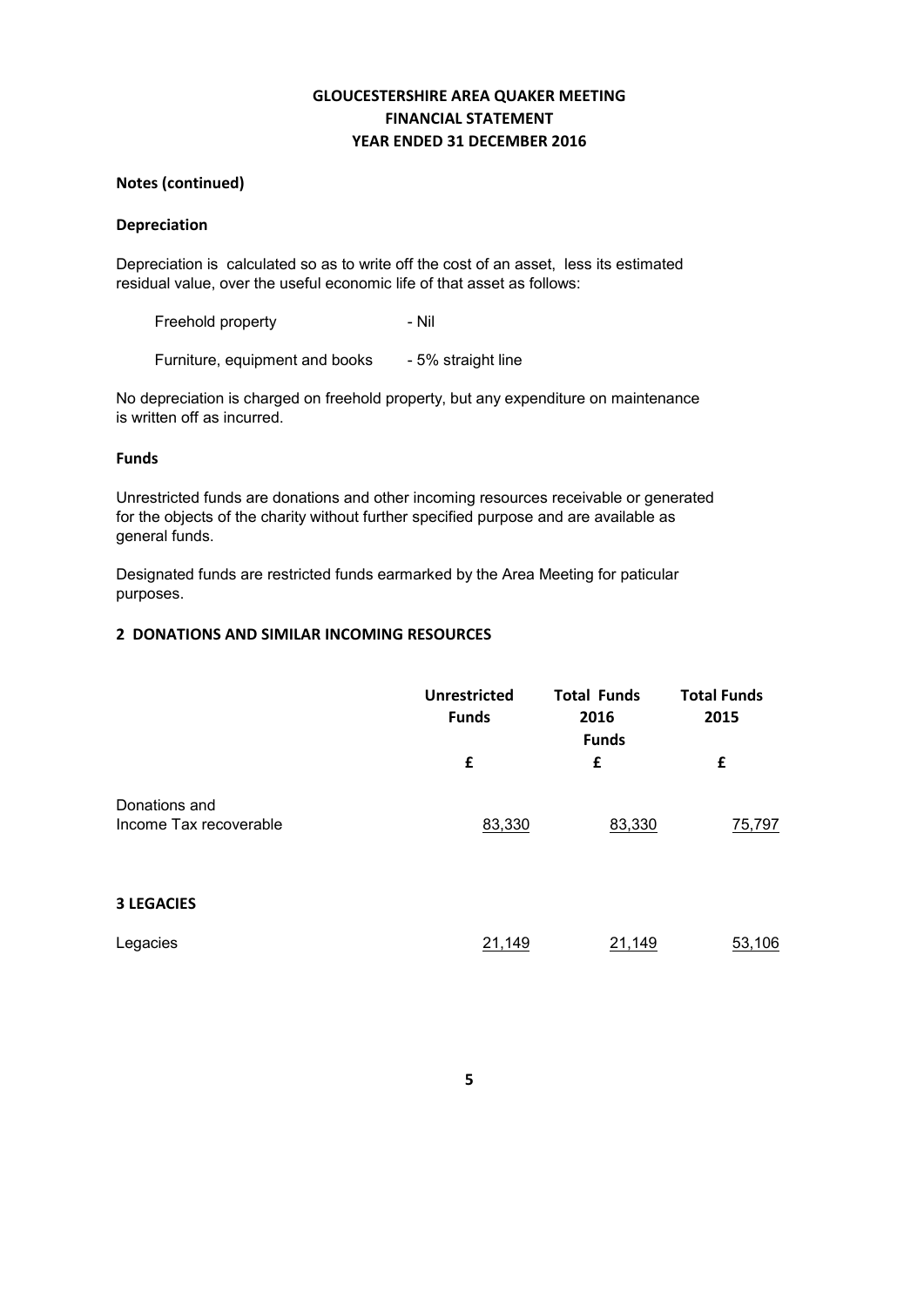### FINANCIAL STATEMENT YEAR ENDED 31 DECEMBER 2016

### 4 GRANTS RECEIVABLE

|                   | <b>Unrestricted</b> | <b>Total Funds</b> | <b>Total Funds</b>       |  |
|-------------------|---------------------|--------------------|--------------------------|--|
|                   | <b>Funds</b>        | 2016               | 2015                     |  |
|                   |                     | c                  | £                        |  |
| Grants receivable | 3.000               | 3.000              | $\overline{\phantom{0}}$ |  |

# 5 INCOME FROM EVENTS AND ACTIVITIES

| <b>Unrestricted</b><br><b>Funds</b><br>£ | <b>Total Funds</b><br>2016<br>£ | <b>Total Funds</b><br>2015<br>£ |
|------------------------------------------|---------------------------------|---------------------------------|
| 47,490                                   | 47,490                          | 59,589                          |
| 1,445                                    | 1,445                           | 2,783                           |
| 45,597                                   | 45,597                          | 43,332                          |
| $\blacksquare$                           | $\qquad \qquad$                 |                                 |
|                                          |                                 |                                 |
| 94,532                                   | 94,532                          | 105,704                         |
|                                          |                                 |                                 |

# 6 INVESTMENT INCOME

|                                    | 2016<br>£ | 2015<br>£ |
|------------------------------------|-----------|-----------|
| Funds                              | 2,460     | 2,771     |
| <b>7 FUNDRAISING AND PUBLICITY</b> | 2016      | 2015      |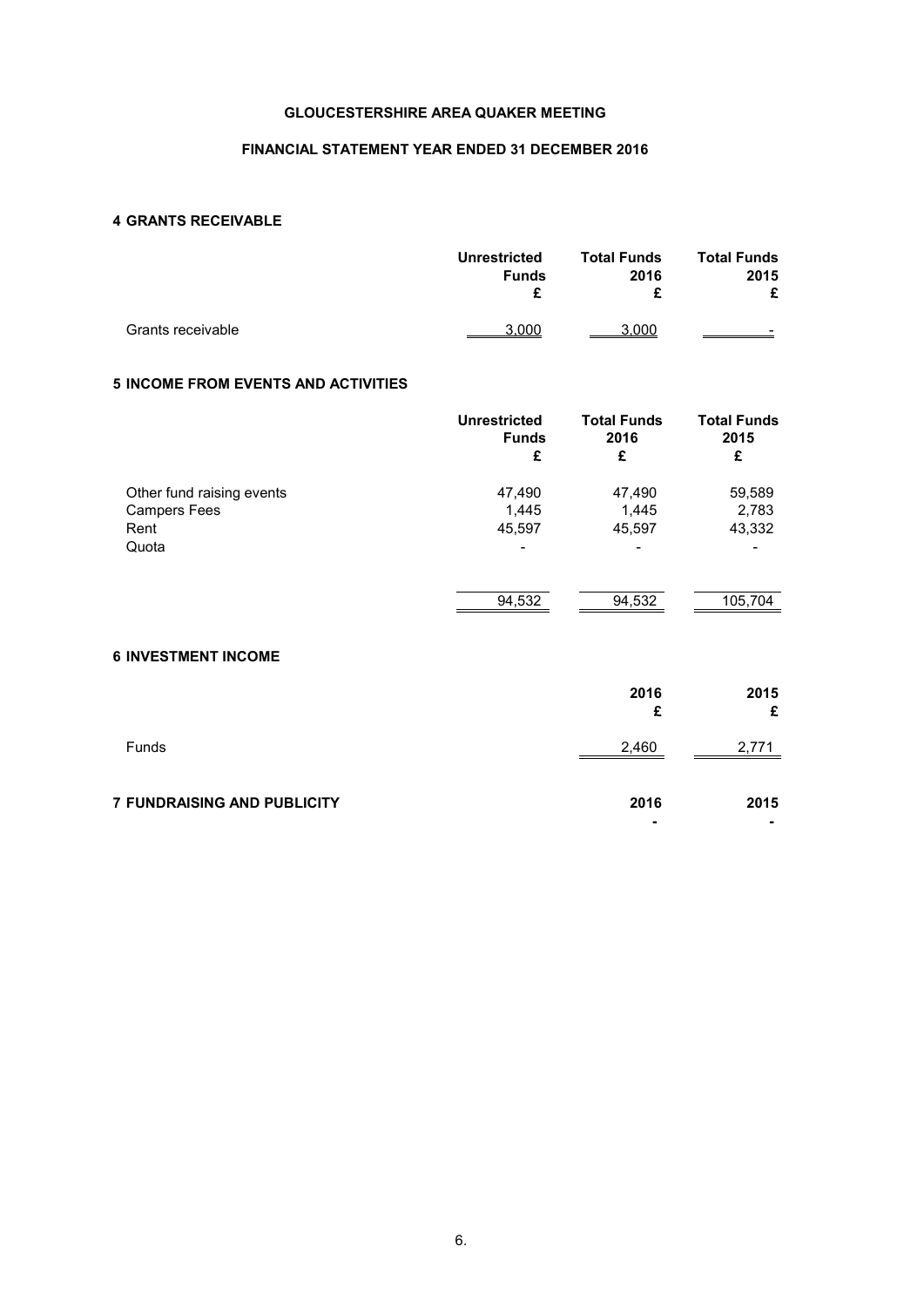#### FINANCIAL STATEMENT YEAR ENDED 31 DECEMBER 2016

# 8 COSTS IN FUTHERANCE OF CHARITABLE OBJECTS

|                                           | Unrestricted<br><b>Funds</b><br>£ | <b>Total Funds</b><br>2016<br>£ | <b>Total Funds</b><br>2015<br>£ |
|-------------------------------------------|-----------------------------------|---------------------------------|---------------------------------|
| <b>Provision of charitable services:</b>  |                                   |                                 |                                 |
| Property running expenses and maintenance | 24,759                            | 24,759                          | 66,221                          |
| Donations                                 | 2,360                             | 2,360                           | 1,895                           |
| <b>BYM</b>                                | 12,586                            | 12,586                          | 25,351                          |
| Conference                                | 5,486                             | 5,486                           | 8,392                           |
| <b>Services</b>                           | 1,901                             | 1.901                           | 2,479                           |
| <b>AM Costs</b>                           | 71.450                            | 71,450                          | 71,184                          |
| Other expenses                            | 18,652                            | 18,652                          | 14,040                          |
|                                           | 137,194                           | 137,194                         | 189,563                         |
|                                           |                                   |                                 |                                 |

| <b>9 MANAGEMENT AND ADMINISTRATION</b> | 2016  | 2015<br>£ |
|----------------------------------------|-------|-----------|
| Office costs                           | 6     | 707       |
| Independent Examiners Fees             | 2,280 | 2,280     |
|                                        | 2,286 | 2,987     |

#### 10 TOTAL RESOURCES EXPENDED

|                                                                | <b>Staff</b><br>Costs                                | <b>Depreciation</b> | <b>Grants Paid</b><br>and other costs | <b>Total Funds</b><br>2016 | <b>Total Funds</b><br>2015<br>£ |
|----------------------------------------------------------------|------------------------------------------------------|---------------------|---------------------------------------|----------------------------|---------------------------------|
| Direct Charitable Expenditure<br>Management and Administration | $\overline{\phantom{a}}$<br>$\overline{\phantom{a}}$ | 68                  | 137.136<br>2.286                      | 137.204<br>2.286           | 189,576<br>2,987                |
|                                                                | $\overline{\phantom{a}}$                             | 68                  | 139.422                               | 139.490                    | 192.563                         |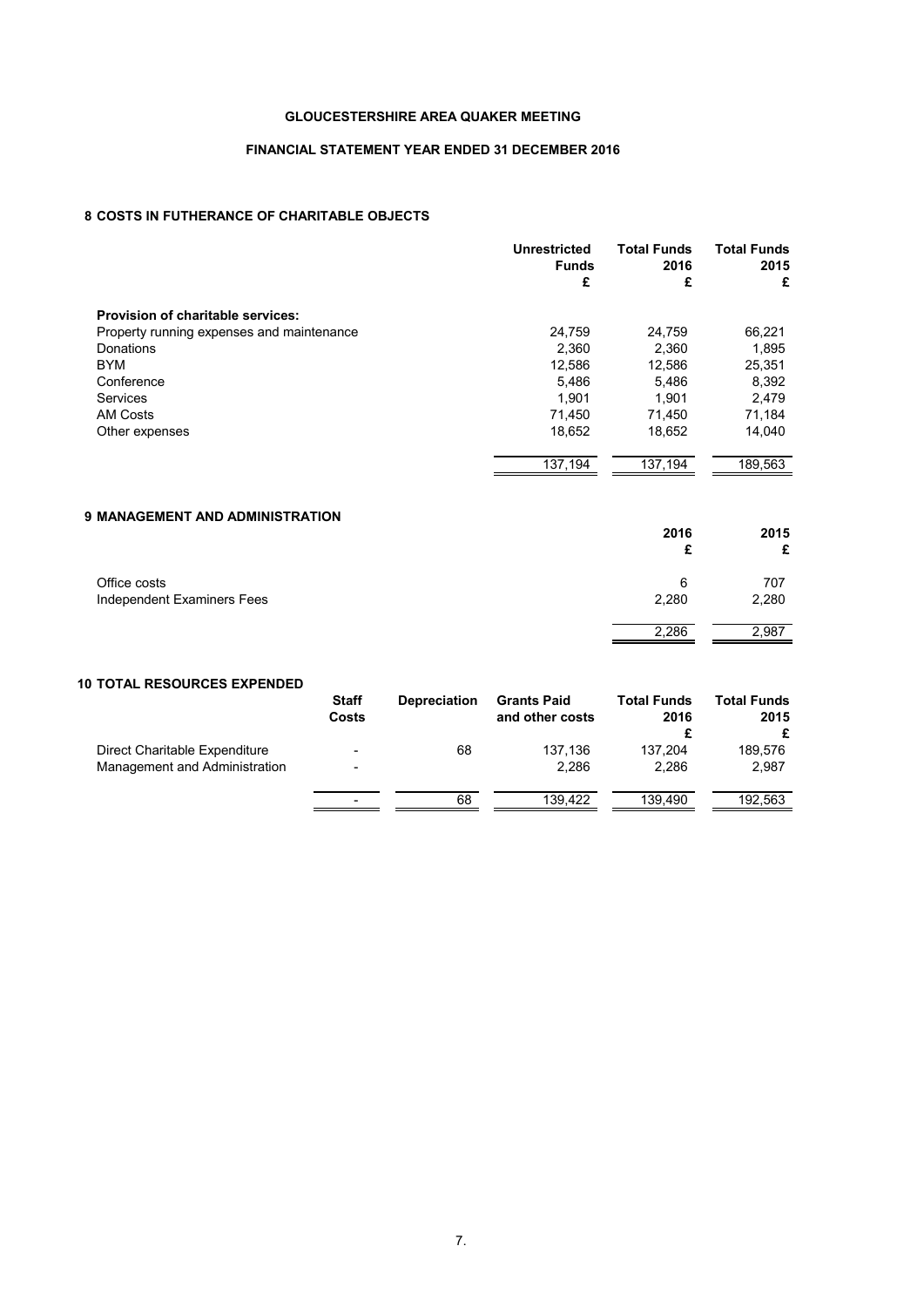### FINANCIAL STATEMENTS YEAR ENDED 31 DECEMBER 2016

#### Notes *(continued)*

### 11 NET OUTGOING RESOURCES

Net outgoing resources are stated after charging

| <b>TWE bargoing resources are stated and branging</b> | 2016  | 2015  |
|-------------------------------------------------------|-------|-------|
| Depreciation                                          | 68    | 72    |
| Independent Examiners Fees                            | 2.280 | 2,280 |

### 12 TANGIBLE FIXED ASSETS

|                       | <b>Garages</b><br>£ | <b>Furniture &amp;</b><br><b>Equipment</b><br>£ | Total<br>£ |
|-----------------------|---------------------|-------------------------------------------------|------------|
|                       |                     |                                                 |            |
| COST:-                |                     |                                                 |            |
| At 1 January 2016     | 267                 | 2,631                                           | 2,898      |
| Additions             |                     |                                                 |            |
| At 31 December 2016   | 267                 | 2,631                                           | 2,898      |
| <b>DEPRECIATION</b>   |                     |                                                 |            |
| At 1 January 2016     |                     | 1,536                                           | 1,536      |
| Charge for the year   |                     | 68                                              | 68         |
|                       |                     | 1,604                                           | 1,604      |
|                       |                     |                                                 |            |
| <b>NET BOOK VALUE</b> |                     |                                                 |            |
| At 31 December 2016   | 267                 | 1,027                                           | 1,294      |
|                       |                     |                                                 |            |
| At 31 December 2015   | 267                 | 1,095                                           | 1,362      |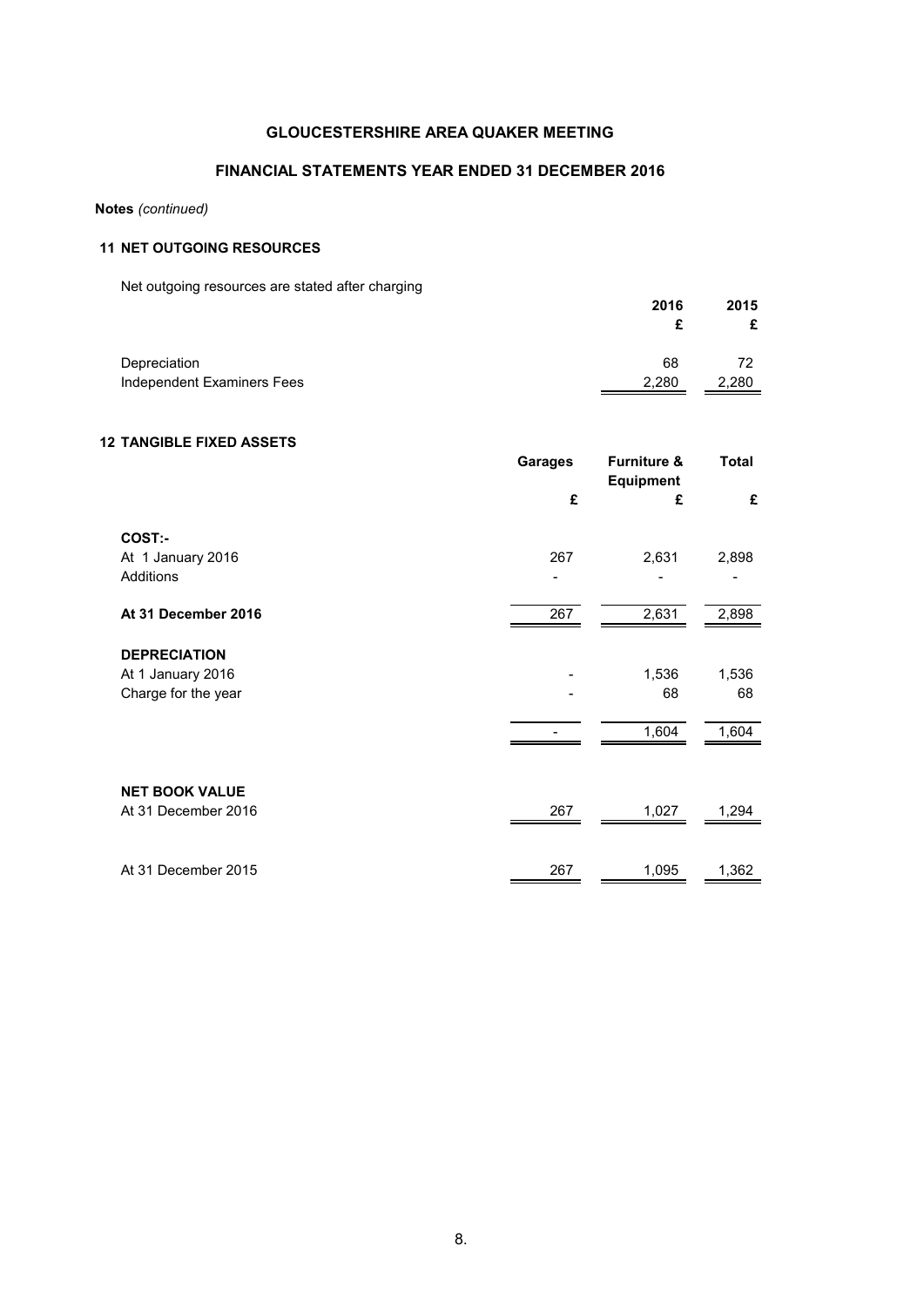# FINANCIAL STATEMENTS YEAR ENDED 31 DECEMBER 2016

Notes *(continued)*

## 13 INVESTMENTS

#### Movement in market value

|                                                                      | 2016<br>£ | 2015<br>£ |
|----------------------------------------------------------------------|-----------|-----------|
| Market value at 1 January 2016                                       | 139,846   | 134,240   |
| Net profit/(loss) on revaluations in the year ended 31 December 2016 | 10,812    | 5,607     |
| Market value at 31 December 2016                                     | 150,658   | 139,847   |
| <b>14 DEBTORS</b>                                                    |           |           |
|                                                                      | 2016<br>£ | 2015<br>£ |
| Debtors                                                              | 14,007    | 8,286     |
|                                                                      | 14,007    | 8,286     |
| 15 CREDITORS: Amounts falling due within one year                    |           |           |
|                                                                      | 2016<br>£ | 2015<br>£ |
| Accruals                                                             | 9,776     | 13,539    |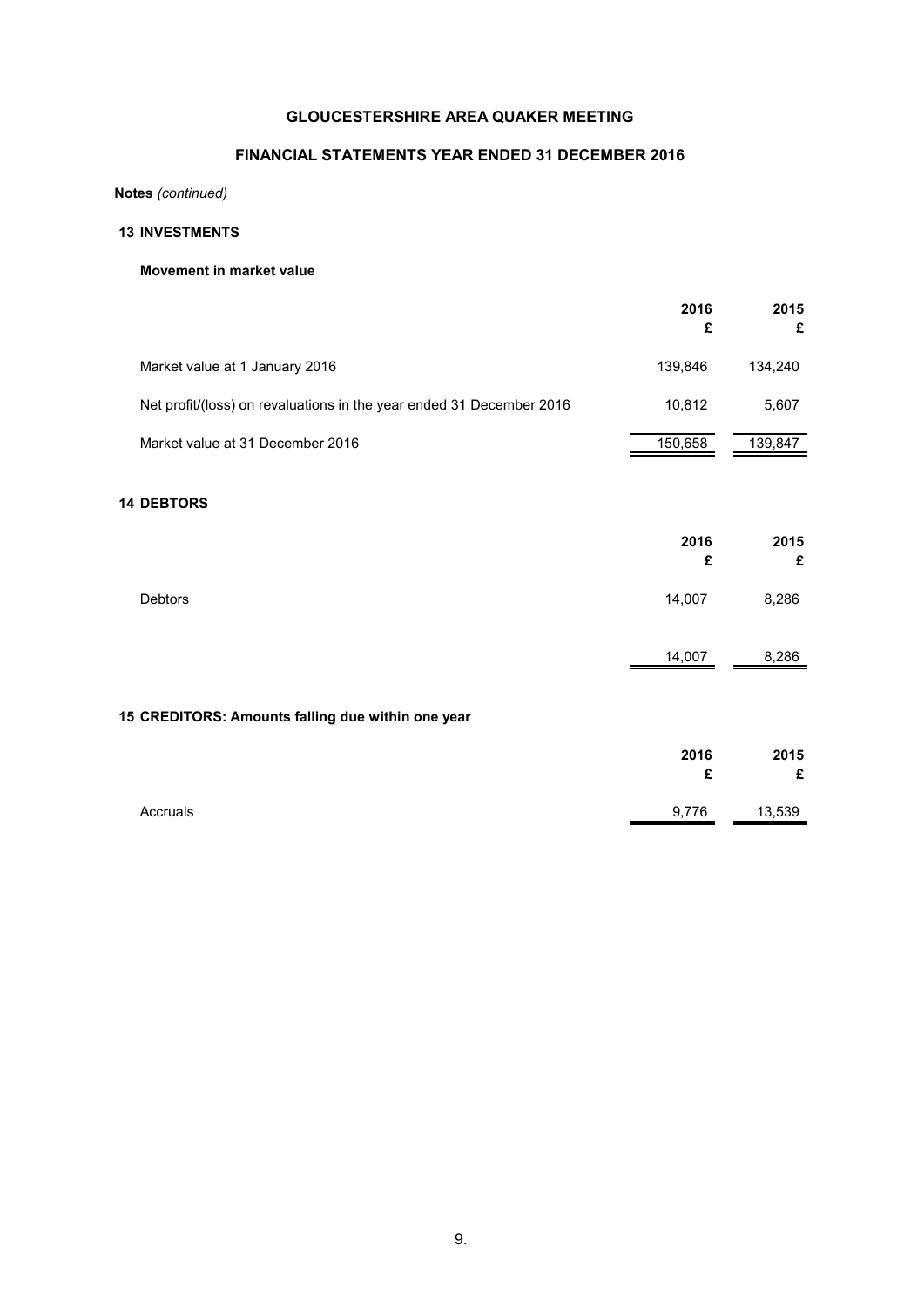## GENERAL FUND RECEIPTS & PAYMENTS FOR THE YEAR ENDED 31 DECEMBER 2016

|                                                 | 2016       | 2015         |
|-------------------------------------------------|------------|--------------|
|                                                 | £          | £            |
| <b>RECEIPTS</b>                                 |            |              |
| Grants                                          | 3,000.00   |              |
| Quota                                           |            | 61.00        |
| Donations and similar incoming resources        |            |              |
| Interest                                        | 0.54       | 7.45         |
| List of Members                                 |            |              |
| Conference fees<br>Other                        |            |              |
|                                                 | 6.00       |              |
|                                                 | 3,006.54   | 68.45        |
|                                                 |            |              |
| <b>PAYMENTS</b>                                 |            |              |
| <b>Central Committees</b>                       |            |              |
| <b>Conference Expenses</b>                      | 5,486.11   | 8,392.43     |
| Literature                                      |            |              |
| List of Members                                 |            |              |
| <b>AM Expenses</b>                              |            |              |
| <b>Accountancy Fee</b>                          | 2,280.00   | 2,280.00     |
| Subs & Donations<br><b>Bursaries and Grants</b> |            |              |
| Other                                           |            |              |
|                                                 |            |              |
|                                                 | 7,766.11   | 10,672.43    |
| Net incomin/outgoing payments before transfers  | (4,759.57) | (10,603.98)  |
| (Transfers between funds) quota received        | 14,030.61  | (245.00)     |
| Allocations of Property Fund                    |            | 0.00         |
| SURPLUS/DEFICIT - net movement in funds         | 9,271.04   | (10, 848.98) |
|                                                 |            |              |
| Balance brought forward                         | 5,619.36   | 16,468.34    |
| Balance carried forward                         | 14,890.40  | 5,619.36     |
| <b>REPRESENTED BY</b>                           |            |              |
| Cash at Bank                                    |            |              |
| Lloyds Bank Plc No.1 Account                    |            |              |
| The Co-operative Bank                           | 17,289.21  | 7,578.55     |
| CAF Cash Deposit Fund                           | 321.35     | 320.81       |
| Debtor                                          |            |              |
|                                                 | 17,610.56  | 7,899.36     |
| Less Creditors due within one year              |            |              |
| <b>Trade Creditors</b>                          | (2,720.16) | (2,280.00)   |
|                                                 | 14,890.40  | 5,619.36     |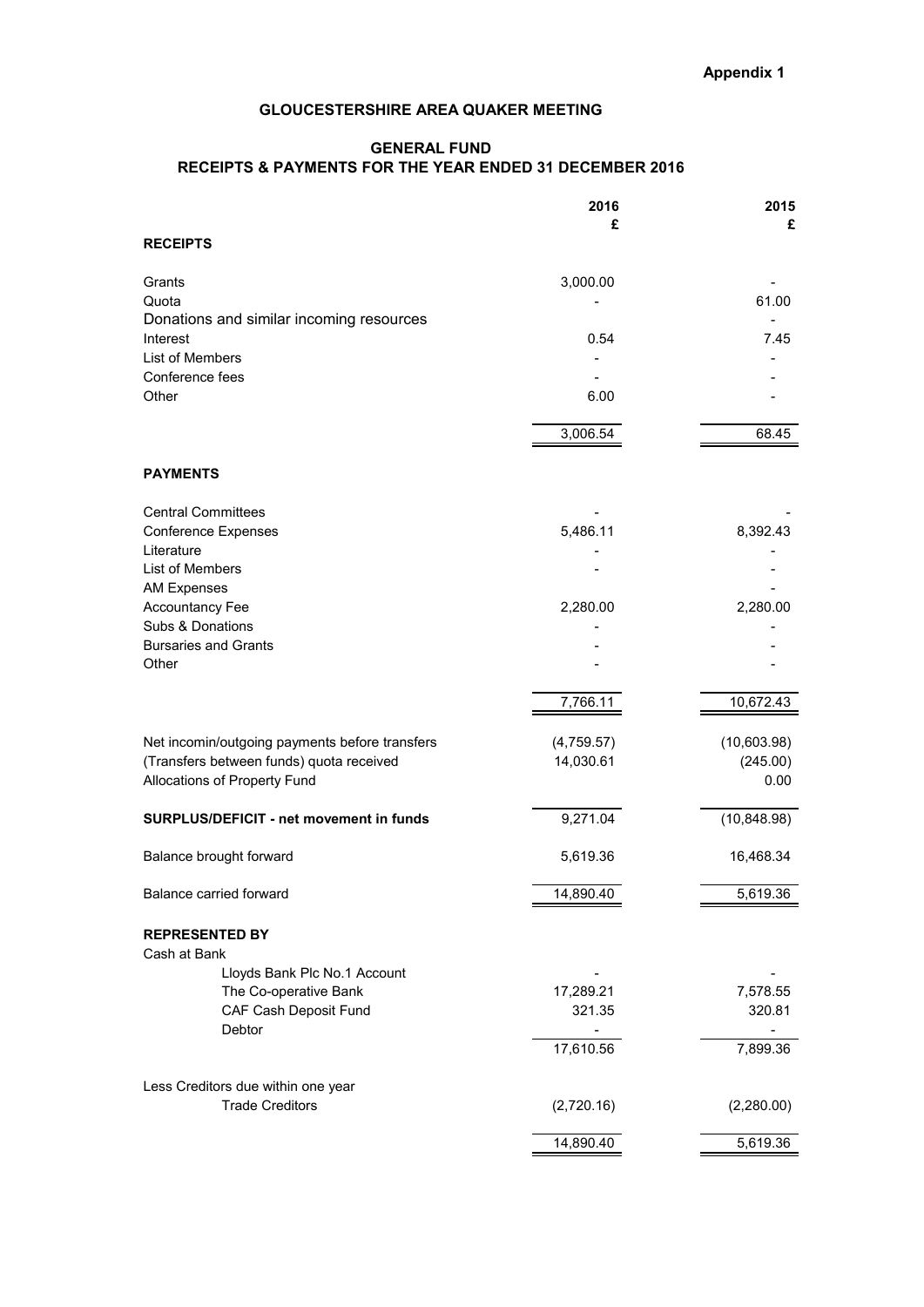# PROPERTY FUND RECEIPTS & PAYMENTS FOR THE YEAR ENDED 31 DECEMBER 2016

|                                                 | 2016         | 2015         |
|-------------------------------------------------|--------------|--------------|
|                                                 | £            | £            |
| <b>RECEIPTS</b>                                 |              |              |
| <b>Rents Received</b>                           | 11,192.30    | 15,245.20    |
| Interest                                        | 190.70       | 26.17        |
| Other receipts                                  |              | 6,000.00     |
|                                                 | 11,383.00    | 21,219.03    |
|                                                 |              |              |
| <b>EXPENDITURE</b>                              |              |              |
| Insurance                                       | 10,679.09    | 9,801.64     |
| Repairs & Maintenance                           | 14,080.28    | 56,419.68    |
| <b>Bank Charges</b>                             |              |              |
| Servicing                                       |              |              |
| <b>Bursaries &amp; Grants</b>                   |              |              |
| Hire of Hall                                    |              |              |
| printing                                        |              |              |
|                                                 | 24,759.37    | 66,221.32    |
| Net outgoing payments before transfers          | (13, 376.37) | (45,002.29)  |
| Transfers between funds - from General Fund     |              |              |
| and Cirencester grants                          | (33,043.92)  | (39, 393.00) |
|                                                 | 19,667.55    | (5,609.29)   |
| <b>Balance Brought Forward</b>                  | 58,947.02    | 64,556.31    |
|                                                 | 78,614.57    | 58,947.02    |
|                                                 |              |              |
| <b>REPRESENTED BY:-</b>                         |              |              |
| Cash at Bank:                                   |              |              |
| Lloyds Bank Plc No 2 Account                    |              |              |
| The Co-operative Bank                           | 47,486.79    | 28,835.96    |
| CAF Cash Deposit Fund                           | 8,178.19     | 8,164.30     |
| <b>Triodos Bank</b>                             | 46,777.80    | 104,370.71   |
| Deposit held on behalf of Nailsworth<br>Debtors | (23,828.21)  | (81, 583.95) |
| Creditors                                       | (0.00)       | (840.00)     |
|                                                 | 78,614.57    | 59,847.02    |
|                                                 |              |              |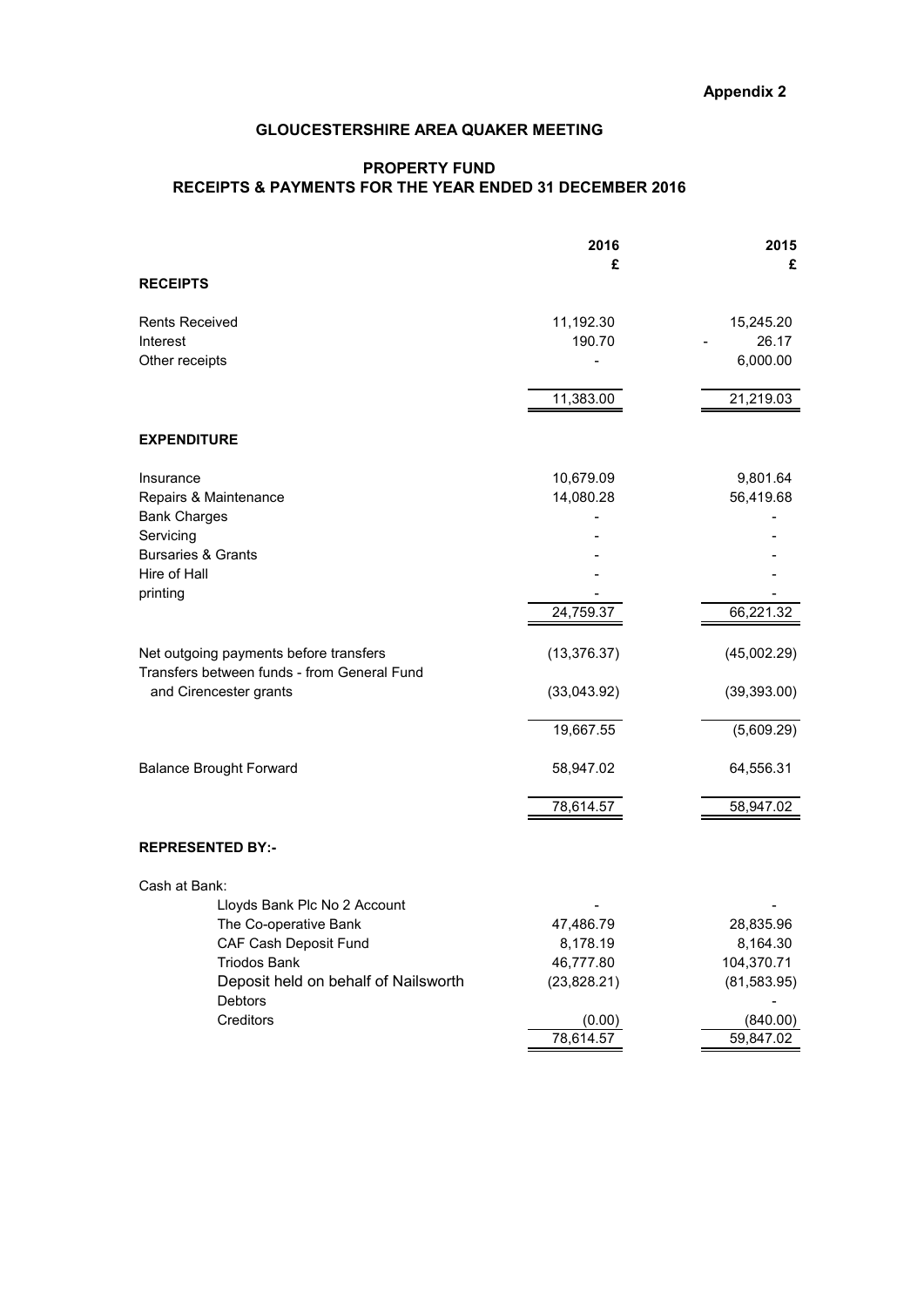# BURSARY FUND FOR THE YEAR ENDED 31 DECEMBER 2016

| <b>1 RECEIPTS &amp; PAYMENTS ACCOUNT</b> | 2016<br>£ | 2015<br>£ |
|------------------------------------------|-----------|-----------|
| <b>RECEIPTS</b>                          |           |           |
| Sales of Investments                     |           |           |
| Investment Income                        | 1,741.15  | 1,680.95  |
| Deposit Interest                         |           |           |
| Other income                             |           | 33.43     |
|                                          | 1,741.15  | 1,647.52  |
|                                          |           |           |
| <b>PAYMENTS</b>                          |           |           |
| <b>Various Bursaries</b>                 | 2,360.00  | 1,895.00  |
| Bank charges                             |           | 2.00      |
|                                          | 2,360.00  | 1,897.00  |
| <b>INCOME RESERVE</b>                    |           |           |
| Net (Payments) Receipts                  | (618.85)  | 249.48    |
| <b>Balance Brought Forward</b>           | 39,664.26 | 38,898.74 |
| <b>Transfers from General Fund</b>       | 1,020.00  | 1,015.00  |
|                                          | 40,065.41 | 39,664.26 |
|                                          |           |           |
| <b>REPRESENTED BY:</b>                   |           |           |
| Lloyds Bank Plc No 3 Account             |           |           |
| The Co-operative Bank                    | 3,192.22  | 3,014.11  |
| <b>CAF Cash Deposit Fund</b>             | 3,904.80  | 3,917.66  |
| Deposit held on behalf on Forest         | 2,125.29  | 2,121.21  |
| Deposit held on behalf of Nailsworth     | 9,090.81  | 9,074.36  |
| Principality                             | 21,752.29 | 21,536.92 |
|                                          | 40,065.41 | 39,664.26 |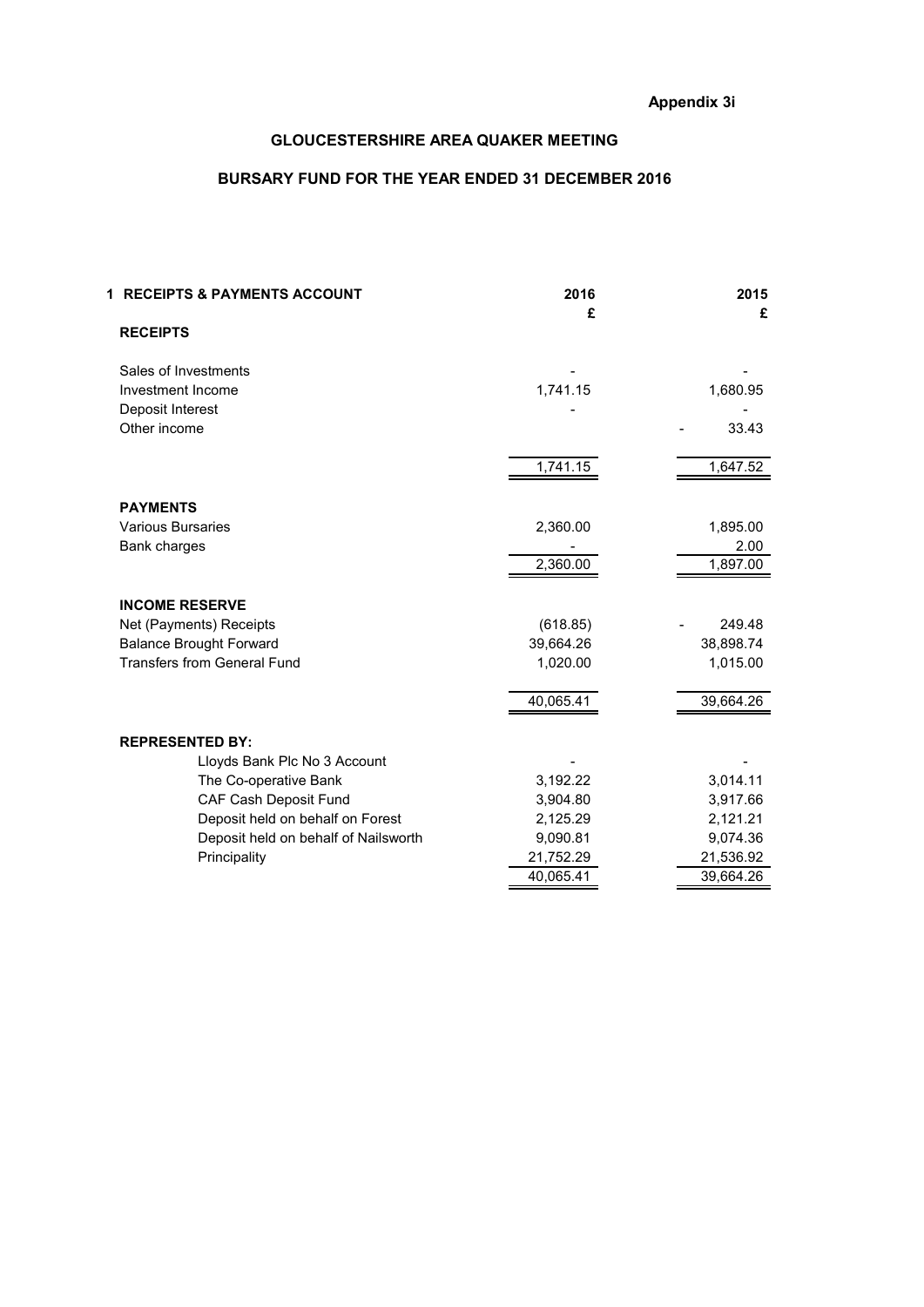#### INVESTMENTS HELD IN THE BURSARY FUND CAPITAL ACCOUNT AS AT THE YEAR ENDED 31 DECEMBER 2016

| <b>HOLDING</b>                         | <b>INVESTMENT</b>                      | <b>MARKET VALUE</b> |        | <b>AT COST</b> |        |
|----------------------------------------|----------------------------------------|---------------------|--------|----------------|--------|
|                                        |                                        | 2016                | 2015   | 2016           | 2015   |
|                                        |                                        | £                   | £      | £              | £      |
| 1 WIDER RANGE                          |                                        |                     |        |                |        |
| 1,161.69                               | <b>Friends Provident</b>               |                     |        |                |        |
|                                        | The Stewardship Unit Trust             | 11,229              | 10,603 | 5,275          | 5,275  |
| 7,849                                  | Rathbone Ethical Bond Fund             | 8,088               | 7,054  | 7,900          | 7,900  |
|                                        | <b>Friends Provident</b>               |                     |        |                |        |
| 8,802.73                               | Stewardship Income Fund                | 12,148              | 12,227 | 7,900          | 7,900  |
| 22,580.47                              | Evergreen Fund Retail                  |                     |        |                |        |
|                                        | <b>Standard Life</b>                   |                     |        |                |        |
| 16,724.47                              | <b>UK Ethical Fund Accumulation</b>    | 24,401              | 24,518 | 7,900          | 7,900  |
| 10,350.16                              | Aberdeen Ethical World Inc             | 16,873              | 13,033 | 7,900          | 7,900  |
| 7,008.91                               | <b>Ethical Investment Fund</b>         | 14,678              | 13,327 |                |        |
| <b>Total Wider Range Investments</b>   |                                        | 87,417              | 80,762 | 36,875         | 36,875 |
| 2 SPECIAL RANGE                        |                                        |                     |        |                |        |
| 1,089.50                               | The Charities Official Investment Fund |                     |        | 7,112          | 7,112  |
| <b>Total Special Range Investments</b> |                                        |                     |        | 7,112          | 7,112  |
| <b>SUMMARY</b>                         |                                        |                     |        |                |        |
|                                        | Wider Range Investments                | 87,417              | 80,762 | 36,875         | 36,875 |
|                                        | Special Range Investments              |                     |        | 7,112          | 7,112  |
| <b>TOTAL INVESTMENT HELD</b>           |                                        | 87,417              | 80,762 | 43,987         | 43,987 |
|                                        |                                        |                     |        |                |        |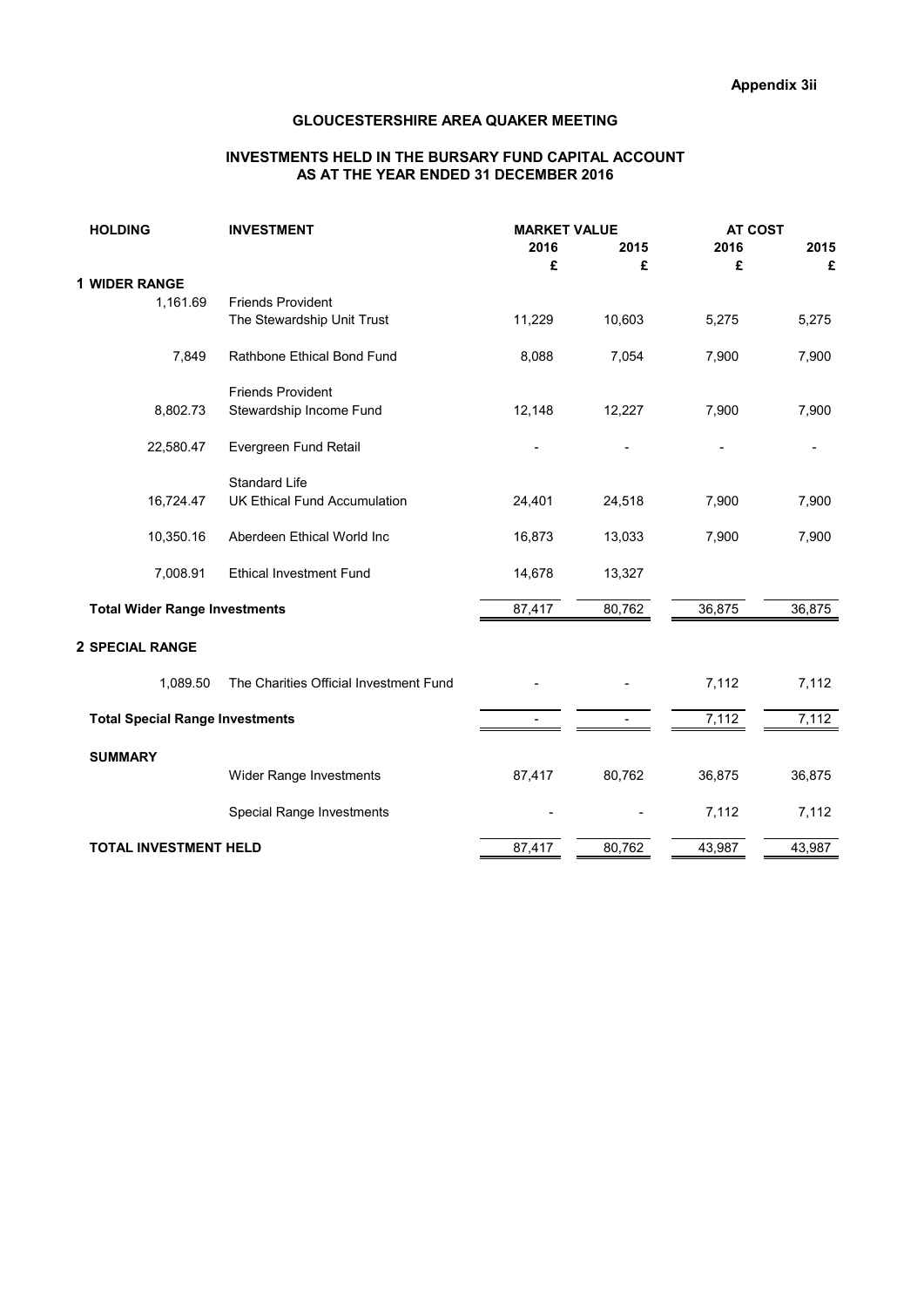## GLOUCESTER QUAKER CAMP ACCOUNTS THE YEAR ENDED 31 DECEMBER 2016

|                            | <b>1 RECEIPTS &amp; PAYMENTS ACCOUNT</b>       | 2016<br>£                                       | 2015<br>£                |          |
|----------------------------|------------------------------------------------|-------------------------------------------------|--------------------------|----------|
|                            | <b>RECEIPTS</b>                                |                                                 |                          |          |
|                            | Campers' Fees                                  |                                                 | 1,445.00                 | 2,783.29 |
|                            | <b>PAYMENTS</b>                                |                                                 |                          |          |
|                            | Site Rent                                      |                                                 | 202.50                   | 472.50   |
|                            | Lorry Hire & Fuel                              |                                                 | 228.00                   | 295.55   |
|                            | <b>Provisions less Sales</b>                   |                                                 | 667.58                   | 1,158.48 |
|                            | Gas, Paraffin, Wood, Water                     |                                                 | 95.00                    | 112.04   |
|                            | Administration                                 |                                                 | $\overline{\phantom{0}}$ |          |
|                            | Activities                                     |                                                 | $\overline{\phantom{0}}$ | 86.90    |
|                            | Hire of Marquee                                |                                                 | 90.00                    | 90.00    |
|                            | Garage rent                                    |                                                 | 550.04                   | 191.95   |
|                            |                                                |                                                 |                          |          |
|                            |                                                |                                                 | 1,833.12                 | 2,407.42 |
|                            | SURPLUS/DEFICIT OPERATION OF CAMP              |                                                 | 388.12                   | 375.87   |
|                            | <b>OTHER COSTS</b>                             |                                                 |                          |          |
|                            | Equipment Repairs & Renewals                   |                                                 | 6.22                     | 707.07   |
|                            | Depreciation                                   |                                                 | 68.11                    | 71.70    |
|                            |                                                |                                                 |                          |          |
|                            |                                                |                                                 | 74.33                    | 778.77   |
|                            | <b>OTHER INCOME</b>                            |                                                 |                          |          |
|                            | Donation                                       |                                                 |                          |          |
|                            | Transfers between funds                        |                                                 |                          |          |
|                            |                                                |                                                 |                          |          |
|                            | <b>BANK DEPOSIT INTEREST</b>                   |                                                 | 11.88                    | 9.46     |
|                            |                                                | NET SURPLUS/DEFICIT TRANSFERRED TO CAMP ACCOUNT | 450.57                   | 393.44   |
| <b>2 CAMP BALACE SHEET</b> |                                                |                                                 |                          |          |
|                            | <b>CAMP FUND</b>                               |                                                 |                          |          |
|                            | <b>Balance Brought Forward</b>                 |                                                 | 4,910.55                 | 5,303.99 |
|                            | Net Surplus/Deficit Transferred                |                                                 | 450.57                   | 393.44   |
|                            |                                                |                                                 | 4,459.98                 | 4,910.55 |
|                            |                                                |                                                 |                          |          |
|                            | <b>REPRESENTED BY:-</b><br><b>FIXED ASSETS</b> |                                                 |                          |          |
|                            | Garages                                        |                                                 |                          |          |
|                            | Equipment Pool at WDV                          |                                                 | 1,294.14                 | 1,362.25 |
|                            |                                                |                                                 |                          |          |
|                            |                                                |                                                 | 1,294.14                 | 1,362.25 |
|                            | <b>CURRENT ASSETS</b>                          |                                                 |                          |          |
|                            | Bank                                           | Triodos                                         | 2,829.50                 | 2,817.62 |
|                            |                                                | Co Op                                           | 471.34                   | 730.68   |
|                            | Debtors                                        |                                                 | $\overline{\phantom{0}}$ |          |
|                            | Cash in Hand                                   |                                                 | $\blacksquare$           |          |
|                            |                                                |                                                 | 3,300.84                 | 3,548.30 |
|                            |                                                |                                                 |                          |          |
|                            | Creditors Due within One Year                  |                                                 | (135.00)                 | (0.00)   |
|                            | <b>CURRENT ASSETS LESS CURRENT LIABILITIES</b> |                                                 | 3,165.84                 | 3,548.30 |
|                            |                                                |                                                 |                          |          |
|                            | <b>TOTAL NET ASSETS</b>                        |                                                 | 4,459.98                 | 4,910.55 |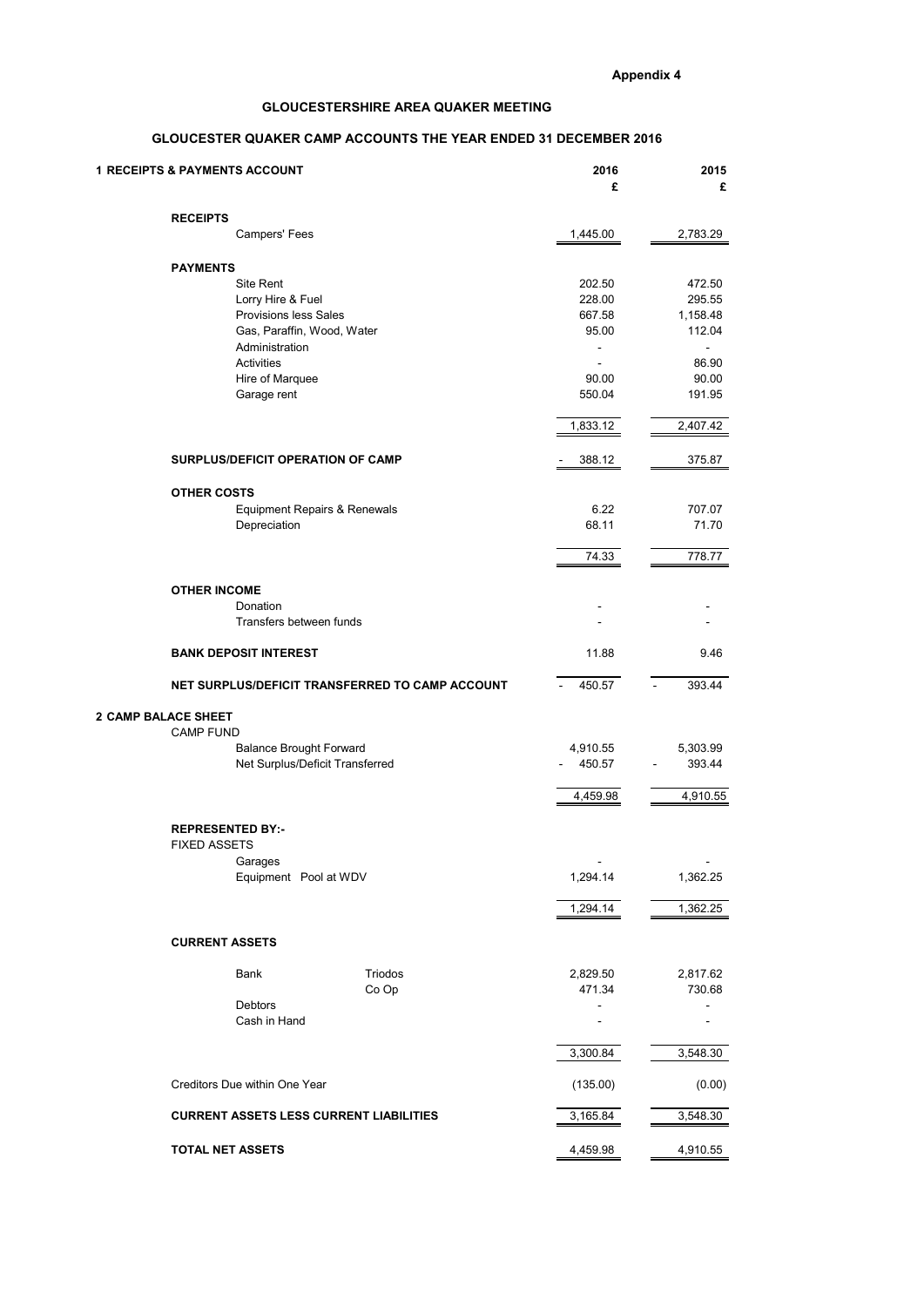#### SUMMARY OF LOCAL MEETING ACCOUNTS FINANCIAL STATEMENTS YEAR ENDED 31 DECEMBER 2016

| <b>INCOME</b>                                 | 2016     | 2015      |
|-----------------------------------------------|----------|-----------|
|                                               | £        | £         |
| Voluntary (Schedule & Gift Aid)               | 83,330   | 75,736    |
| Voluntary, legacies & collections             | 21,149   | 53,106    |
| Hiring for income generation                  | 34,405   | 28,087    |
| Sales for income generation                   | 1,065    | 2         |
| Grants                                        |          |           |
| Interest on dividends                         | 516      | 1,099     |
| Charitable activities, events, book sales etc | 1,128    | 2,251     |
| Other receipts                                | 31,247   | 34,782    |
|                                               | 172,840  | 195,061   |
| <b>EXPENDITURE</b>                            |          |           |
| Costs of voluntary income                     | 83       | 48        |
| Cost of generating income                     | 23       |           |
| Support costs of generating income            | 30,384   | 28,675    |
| Local meeting charitable activity             |          |           |
| excluding support costs                       | 24,698   | 23,488    |
| Local meeting charitable activity             |          |           |
| support costs (friends expenses)              | 16,261   | 18,972    |
| Other payments                                | 18,653   | 14,041    |
| Governance costs                              | 10       | 11.00     |
|                                               | 90,112   | 85,235    |
| Net incoming resources before transfers       | 82,729   | 109,826   |
| Transfers between funds, quota paid           | (48,095) | (41, 163) |
| Grants                                        |          |           |
| Acting as agents, receipts in                 | 14,050   | 22,557    |
| Acting as agents, payments out                | (12,586) | (25, 351) |
|                                               | 36,099   | 65,869    |
| Unrealised gain on investment                 | 4,157    | 3,001     |
| Net movement in funds - Surplus/(deficit)     | 40,256   | 68,870    |
| <b>Balance from Previous Year</b>             | 291,849  | 222,979   |
| <b>Balance Carried Forward</b>                | 332,105  | 291,849   |
| <b>REPRESENTED BY:-</b>                       |          |           |
| <b>CURRENT ASSETS</b>                         |          |           |
| Bank Balances and cash                        | 96,714   | 37,127    |
| <b>Debtors</b>                                | 14,007   | 8,286     |
| Deposits                                      | 133,770  | 108,705   |
| Deposits held in Property fund                | 23,828   | 81,584    |
| Deposits held in Busary fund                  | 11,216   | 11,196    |
| Investments                                   | 59,491   | 55,370    |
| Creditors                                     | (6,921)  | (10, 419) |
|                                               | 332,105  | 291,849   |

There are no restricted or endowment funds held by the Local Meetings. All their funds are unrestricted.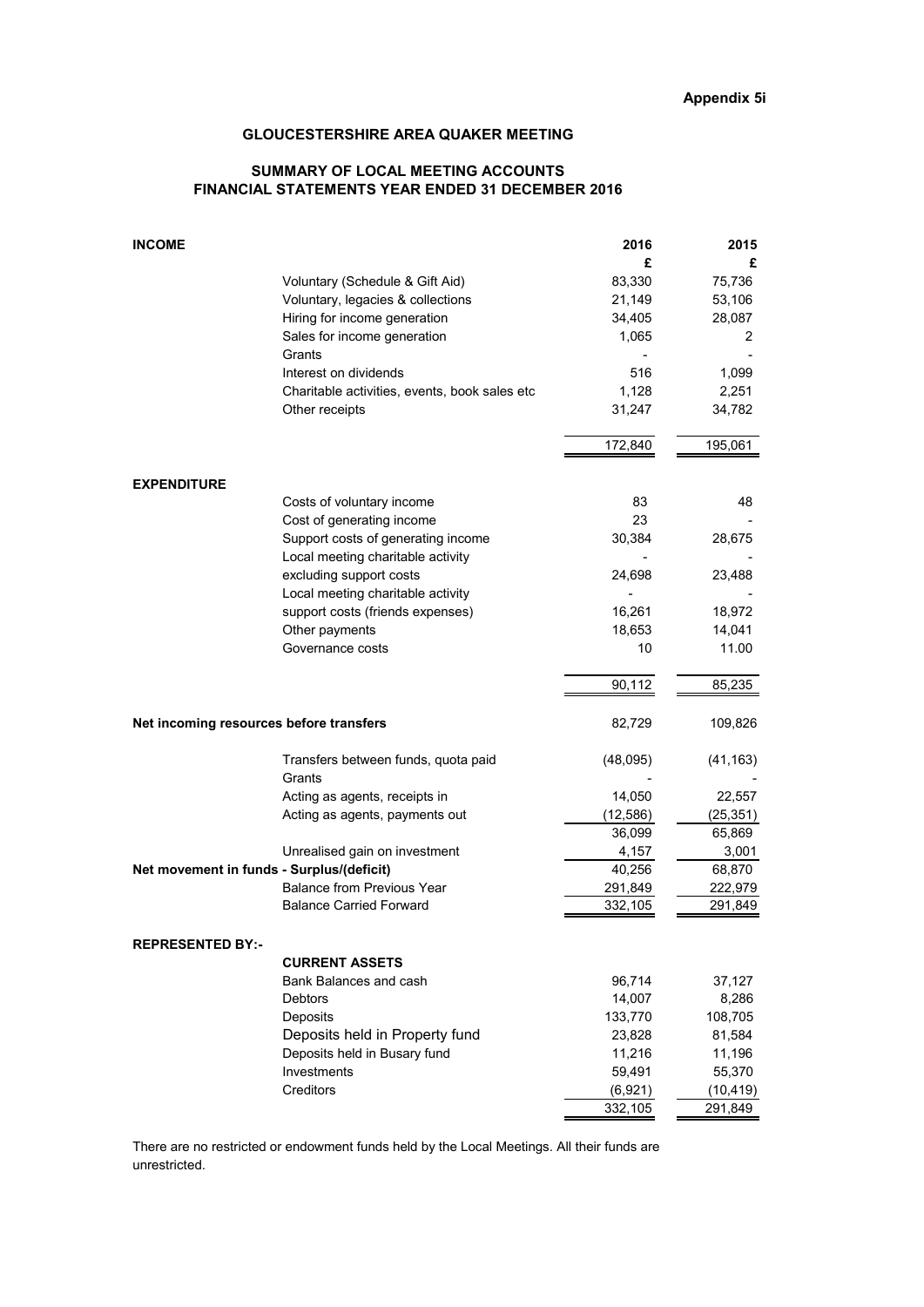#### SUMMARY OF LOCAL MEETING ACCOUNTS

#### FINANCIAL STATEMENTS YEAR ENDED 31 DECEMBER 2016

|                                                                                                                       | <b>Total</b>                        | Cheltenham                      | <b>Cirencester</b>              | <b>Forest</b>      | Gloucester                        | <b>Nailsworth</b>                  | <b>Painswick</b>             | <b>Stroud</b>      | <b>Wotton</b> |
|-----------------------------------------------------------------------------------------------------------------------|-------------------------------------|---------------------------------|---------------------------------|--------------------|-----------------------------------|------------------------------------|------------------------------|--------------------|---------------|
| <b>Income</b><br>Voluntary (Schedule & Gift Aid)<br>Voluntary, legacies & collections<br>Hiring for income generation | 83,330.40<br>21,149.30<br>34,404.70 | 13,486.50<br>436.94<br>6,567.26 | 14,267.76<br>736.00<br>9,058.80 | 3,997.50<br>107.90 | 9,416.45<br>5,746.01<br>12,736.00 | 21,174.65<br>13,052.41<br>6,026.64 | 13,088.00<br>605.80<br>16.00 | 4,348.00<br>464.24 | 3,551.54      |
| Sales for income generation<br>Grants                                                                                 | 1,065.49                            | 1,049.18                        | 16.31                           |                    |                                   |                                    |                              |                    |               |
| Interest and dividends<br>Charitable activities, events                                                               | 515.54                              | 195.38                          |                                 | 32.90              | 4.81                              | 276.65                             | 5.80                         |                    |               |
| book sales etc<br>Other receipts                                                                                      | 1,127.99<br>31,246.89               | 957.99<br>25,020.00             | 2,404.82                        | 546.09             |                                   | 170.00<br>2,184.98                 |                              | 432.27             | 658.73        |
|                                                                                                                       | 172,840.31                          | 47,713.25                       | 26,483.69                       | 4,684.39           | 27,903.27                         | 42,885.33                          | 13,715.60                    | 5,244.51           | 4,210.27      |
| Receipts as Agent<br>Receipts (transfers) from other                                                                  | 14,050.30                           | 1,378.85                        | 1,676.24                        | 330.40             | 2,117.84                          | 3,704.46                           | 1,553.71                     | 1,669.50           | 1,619.30      |
| parts of the AM                                                                                                       | 0.00                                |                                 |                                 |                    |                                   |                                    |                              |                    |               |
|                                                                                                                       | 14,050.30                           | 1,378.85                        | 1,676.24                        | 330.40             | 2,117.84                          | 3,704.46                           | 1,553.71                     | 1,669.50           | 1,619.30      |
| <b>Total Income</b>                                                                                                   | 186,890.61                          | 49,092.10                       | 28,159.93                       | 5,014.79           | 30,021.11                         | 46,589.79                          | 15,269.31                    | 6,914.01           | 5,829.57      |
|                                                                                                                       | <b>Total</b>                        | Cheltenham                      | <b>Cirencester</b>              | <b>Forest</b>      | <b>Gloucester</b>                 | <b>Nailsworth</b>                  | <b>Painswick</b>             | <b>Stroud</b>      | <b>Wotton</b> |
| <b>EXPENDITURE</b>                                                                                                    |                                     |                                 |                                 |                    |                                   |                                    |                              |                    |               |
| Costs of voluntary income<br>Cost of generating income                                                                | 83.21<br>22.50                      |                                 |                                 |                    |                                   | 83.21<br>22.50                     |                              |                    |               |
| Support costs of generating income<br>Local meeting charitable activity                                               | 30,384.14                           | 3,889.12                        | 4435.78                         |                    | 15,919.94                         | 6,139.30                           |                              |                    |               |
| excluding support costs<br>Local meeting charitable activity                                                          | 24,697.71                           | 4,277.96                        | 6,160.00                        | 242.95             | 987.43                            | 6,399.07                           | 2,250.00                     | 2,055.00           | 2,325.30      |
| support costs (friends expenses)<br>Other payments                                                                    | 16,261.33<br>18,652.64              | 1,666.76<br>12,000.00           | 460.00<br>4,552.64              | 945.00<br>105.00   | 2,720.96                          | 4,092.87<br>1,995.00               | 4,392.24                     | 998.50             | 985.00        |
| Governance costs, bank charges                                                                                        | 10.00                               |                                 | 10.00                           |                    |                                   |                                    |                              |                    |               |
|                                                                                                                       | 90,111.53                           | 21,833.84                       | 15,618.42                       | 1,292.95           | 19,628.33                         | 18,731.95                          | 6,642.24                     | 3,053.50           | 3,310.30      |